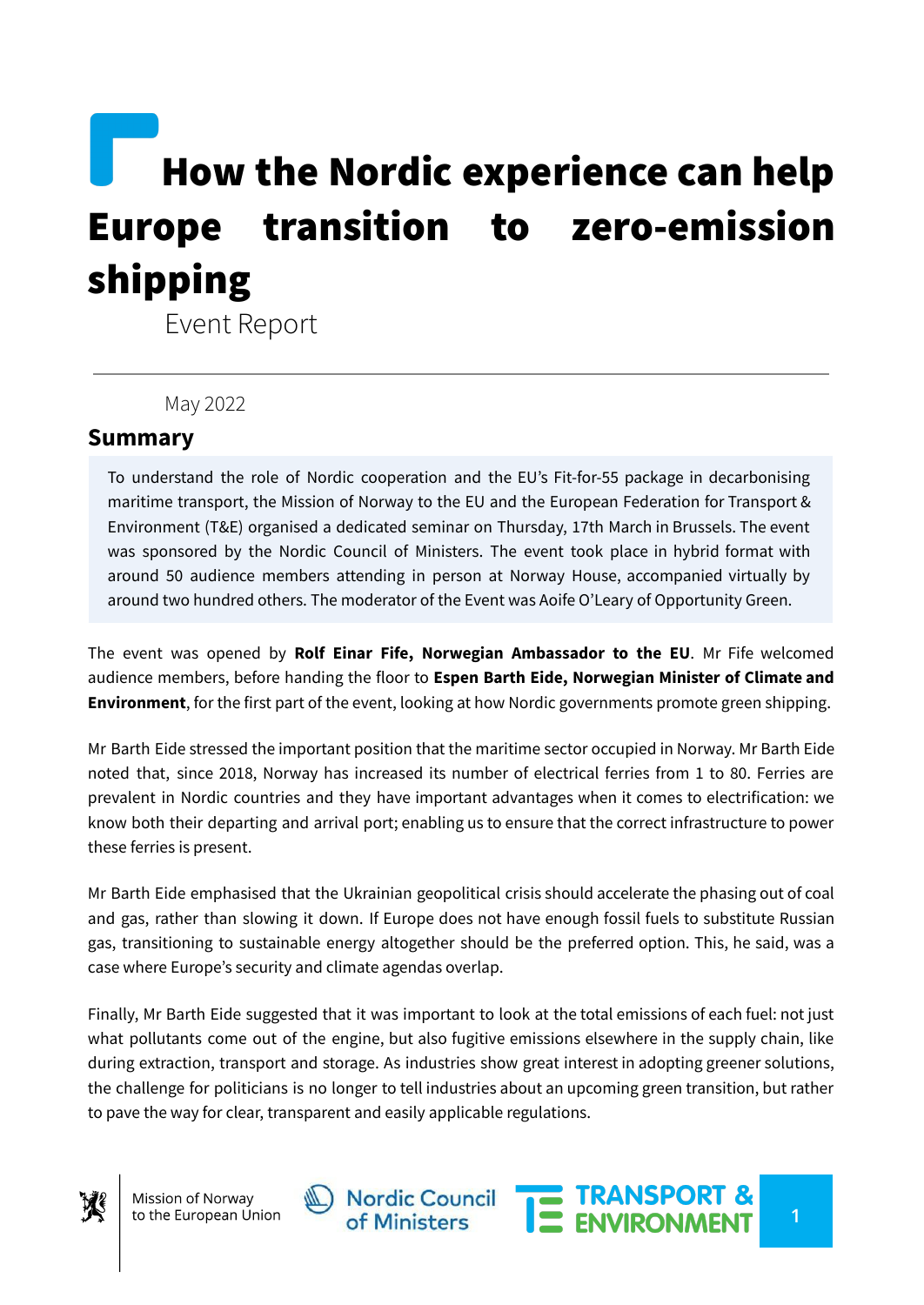Next, **Terhi Lehtonen, State Secretary, Ministry of the Environment of Finland,** spoke about her nation's commitment to the Paris Agreement. At COP26 in Glasgow, Finland signed a declaration calling for the IMO to mandate a zero-emission shipping target by 2050.

Lehtonen stressed her country's support for the Commission's proposal to include maritime transport in the ETS and FuelEU Maritime Regulation but noted the challenge of operating ships in icy conditions, as more fuel is needed in such an environment. However, this should not be an excuse not to be ambitious, she added. Finland has envisioned many cost effective opportunities to reduce emissions, for which renewable energy and energy efficiency are key. Lehtonen also envisions even more cooperation among Nordic countries to exchange best practices.

Then, **Rikke Wetter Olufsen, Deputy Director of the Danish Maritime Authority** reminded the audience that "the sea does not divide us but rather unites us", meaning that collective efforts are needed for a successful greener transition. If concrete actions are not taken, she stated, emissions from shipping could increase by up to 50% by 2050. To effectively tackle emissions, the Danish Maritime Authority is currently focused on two key areas: job regulations and innovation.

Ms Olusfen argued that job regulations are crucial to ensure a level playing field and long-term incentives for green investments. She pointed to the establishment of the world's first energy island in the Baltic Sea as an example of successful innovation and regional cooperation. On the island, power plants will collect generated wind power and distribute it to seven countries. The surplus power will be converted into hydrogen and green fuels, which will then be used in the transport sector, including ships.

Ms Olusfen then highlighted that 13 climate partnerships supported by the Danish government are playing a role in reducing emissions, while also strengthening industries competitiveness. As part of this programme, the government agreed to allocate 25% of green investments to electrify ferries. This will contribute to reducing national emissions by 70% by 2030 and go carbon neutral by 2050. Ms Olusfen said that the lesson that can be drawn by the Danish experience is that public and private partners should cooperate to increase innovation and find solutions. The key is to be concrete and build on mutual trust.

In the next section of the event, Nordic industry stakeholders took the floor to speak on regional cooperation projects to foster green shipping. Firstly, **Nathaniel Fritiof, a Senior Consultant at the classification society DNV**, presented their "Nordic roadmap for the introduction of sustainable zero carbon fuels in shipping", a research project financed by the Nordic Council Minister with a budget of 2,4 million euro and a duration of 4 years. The project aims to reduce barriers to implementation and to establish a roadmap for all Nordic regions. Mr Fritiof stated that in order to establish an effective Nordic roadmap, DNV has focused on a number of different areas, including fuel life-cycle assessments, a review of regulatory frameworks and a roadmap for Nordic decarbonisation.

Next up, **Jakob Steffensen, Director of Innovation at DFDS,** set out DFDS's decarbonisation strategy. He stated that their approach is to work in cooperation with other companies to gain additional technical expertise on best sustainable shipping technology. DFDS has been actively researching more sustainable fuel solutions, concluding that hydrogen powered ships are best suited for shorter routes. Ammonia, on



Mission of Norway to the European Union





**2**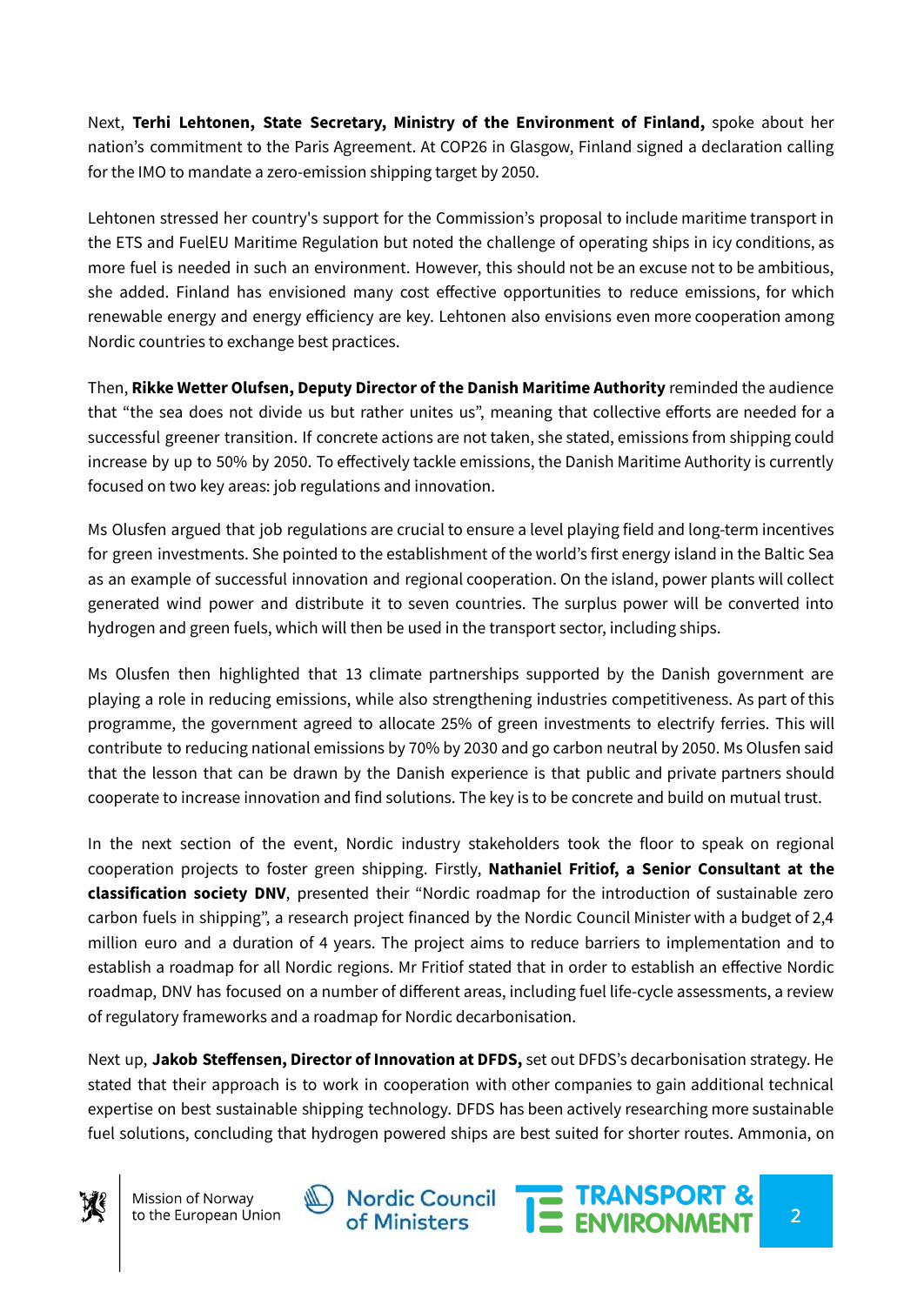the other hand, is most suitable for cargo ferries. Mr Steffensen said that DFDS is currently developing a new type of ship working on 4 small ammonia powered engines which are going to generate electricity and, in turn, power the ship. These ships are expected to be able to sail from Rotterdam and New York. Finally, Mr Steffensen added that green corridors were an important step forward for regional cooperation.

**Marte Tyldum, Director for Sustainability at Kongsberg Maritime**, was next to take the floor. She noted that Kongsberg Maritime is currently involved in a cross-country project with businesses and governments from Scotland, Denmark, Norway, France, Germany and the UK, working together to promote hydrogen vessels. She noted that they are also looking at decarbonising sailing fleets as well as their work on improving the energy efficiency of individual vessels. She said that one lesson to be drawn from their research is that not all vessels are suitable for hydrogen and that other energy carriers were also needed.

**Kaj Portin, general manager for sustainable fuels and decarbonisation at Wärtsilä**, spoke next. He argued that decarbonisation of the marine sector requires a mixture of green fuels, energy efficiency and the optimisation of the logistic chain. Mr Portin noted that Wärtsilä is currently involved in the development of many cutting-edge projects, including a new methanol powered engine - which will be ready by 2023: the world's first ammonia powered four-stroke combustion engine, which will be ready in May 2022 and a groundbreaking green ammonia tanker, which will be ready in 2024.

In the final section of the event, a panel discussion looked into the shipping files in the 'fit for 55' legislative package and asked how the Nordic experience could help contribute to the European debate. Panel members were: **Jörgen Warborn MEP (EPP, SE), Jytte Guteland MEP (S&D, SE), Damien Meadows (EU Commission, DG Clima), Fanny Lossy (ECSA)** and **Faig Abbasov (Transport & Environment).**

Mr Warborn, currently responsible for 'reshaping' the Commission's fuel standard proposal, known as 'FuelEU Maritime' kicked off the panel, stating that he was supportive of the Fit for 55 targets and believes that industries should lead the way in the transition. Ms Guteland, shadow rapporteur of the ETS Maritime file then noted that the current priorities of the Socialists & Democrats group were to set a price on carbon through ETS and promote innovation, for which the ETS funds will be crucial.

Damien Meadows agreed that funds from the ETS will be crucial. He mentioned that there is already one and half billion euros available in the Innovation Fund that shipping can benefit from. In the future, he continued, the Innovation Fund may amount to over 30 billion euros. Pointing to DFDS, he revealed that they are already getting technical support from the Commission to produce hydrogen ferries. He also mentioned Norway as a frontrunner and key player in the green transition, with many examples of Norwegian industries building technologies used across the world. Fanny Lossy of ECSA went next to note their support of the ETS for shipping and repeated that revenues will be important to retain competitiveness in the sector.



Mission of Norway to the European Union



THE TRANSPORT &